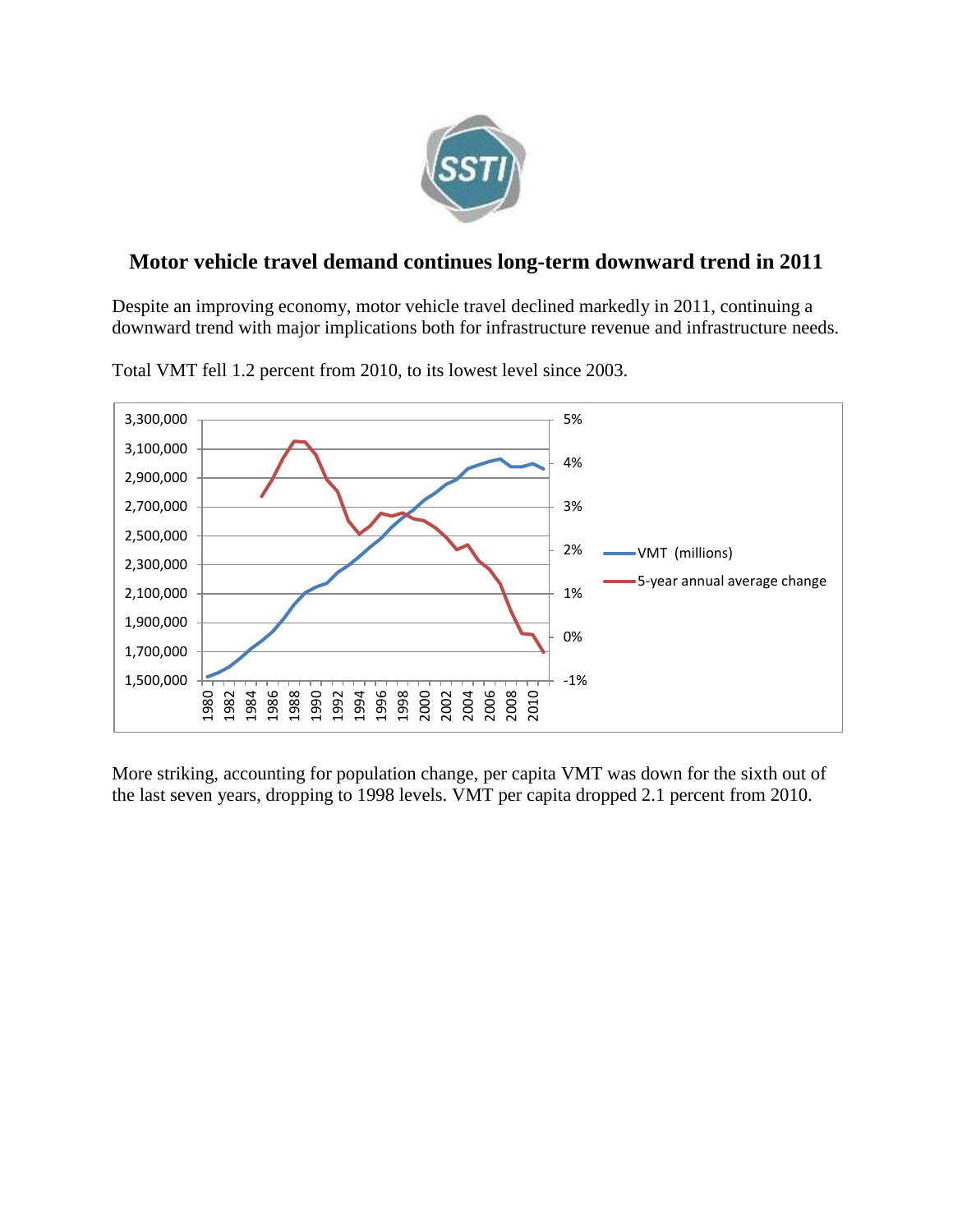

It would be tempting to point to gasoline prices as a key reason for the declines. The inflationcorrected cost of a gallon of regular gas increased from \$2.79 in 2010 to \$3.53 in 2011.

However, comparing inflation corrected gas prices and per capita VMT dating back to 1980 reveals only a weak correlation,  $r = -.278$ .



Other factors must be at work.

A prescient U.S. DOT-sponsored 2006 study predicted that "the United States has reached a critical juncture in terms of national mobility trends and underlying socio-demographic conditions and travel behavior that will result in more moderate rates of annual vehicle miles of